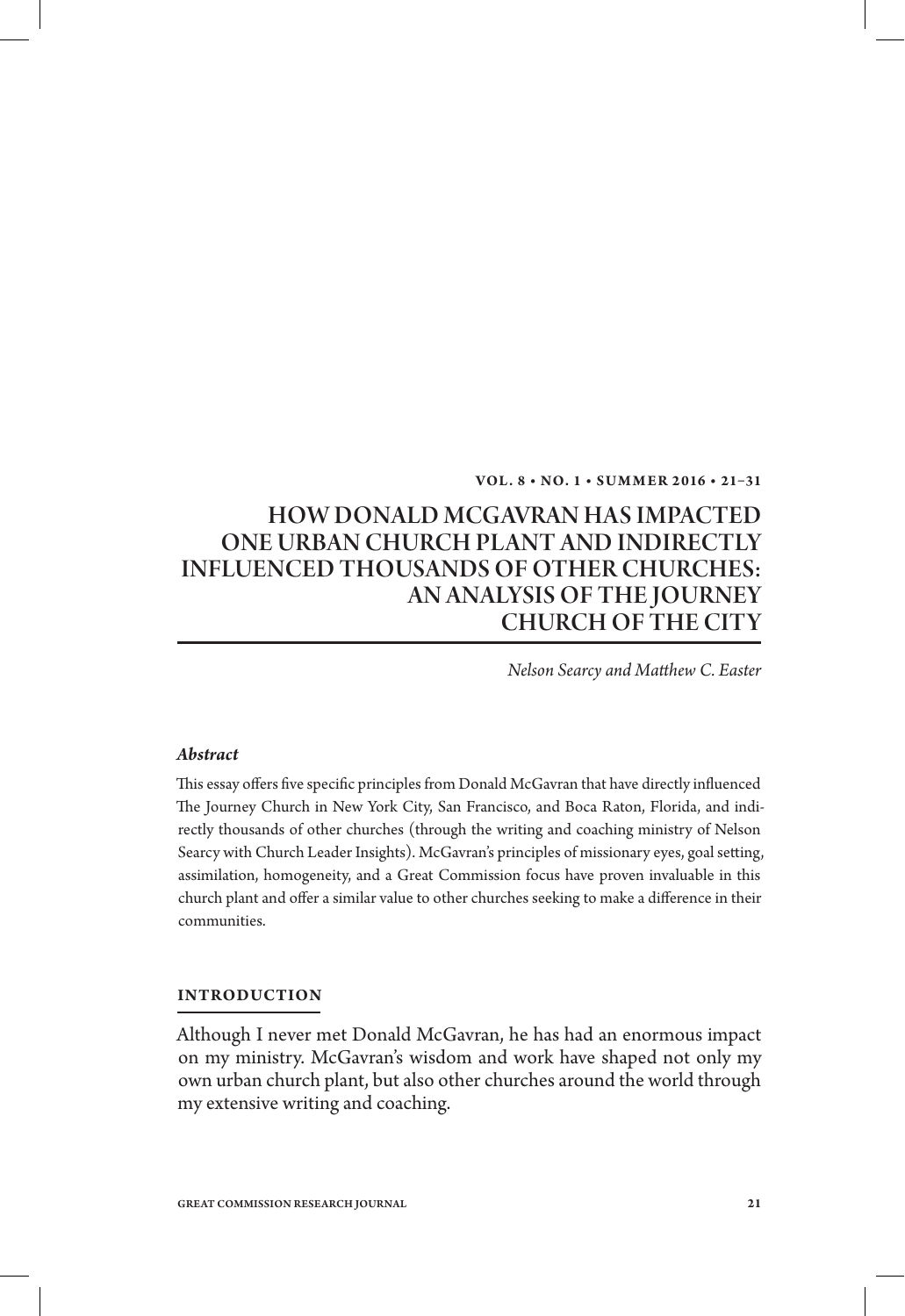I started The Journey Church in Manhattan in 2002. Following the method I have since written about in *Launch: Starting a New Church from Scratch*, my team and I began with six monthly services before our grand opening on Easter Sunday. We had no money, no members, and no consistent place to meet. Given the challenges we were facing in trying to get this young church off the ground, I was ecstatic when one hundred ten people came for our kickoff service. However, the next Sunday I learned my first church growth principle: not everyone who attends church on Easter comes back the following week. We had fifty-five people return. Over the next three months, through my dynamic leadership and charismatic preaching, I grew the church down to thirty-five.

The decline from one hundred ten people to thirty-five people brought me to a crisis point. I realized that if something did not change, we would have to close our doors before the end of the year. I prayed and asked the Lord what we needed to do. Then I panicked. In the process, I also learned my next church growth principle: before God does a work in your church, he must do a work in you. God began to work in me as I transitioned from being a *student* of church growth to being a *practitioner*.

The shift to church growth practitioner was significant for me. Until that point, I had been a student in the truest sense of the word. I was a voracious reader of all things related to growth and evangelism. I had been in handson ministry for over a decade, working on staff at small churches and at a mega-church. Until I leapt into the trenches of starting The Journey Church in Manhattan, I had never been in the lead chair. I had never been the one responsible for making the big decisions. As I adjusted to my new role, I began asking myself significant questions: *What does it mean to be a practitioner? How do I put these ideas I've studied into place? How do I really begin to live out the principles I've found to be true?*

During this crucial time in my ministry and in my growth as a leader, Donald McGavran's teaching began to permeate my consciousness. I started discovering the breadth of his wisdom by learning from those who came after him. Through studying the work of Peter Wagner, Elmer Towns, George Hunter, and Gary McIntosh, my interest was piqued about the man who not only trained them, but who also sparked the entire modern Church Growth Movement. Committed to learning all I could about McGavran, I devoured his classic text *Understanding Church Growth*. The insights it contains are so profound that I keep a copy close by and reread it every year.

Because of McGavran's teaching, I began to consider questions like: *Am I taking care of my first time guests? How well am I assimilating newcomers? Am I being intentional about new believer follow up?* Now fully entrenched in my role as a practitioner, I was beginning to understand the necessity of putting proven church growth principles into practice.

Slowly but surely, as my team and I began to pray more than ever before, strive to preach the Word as clearly as possible, and implement McGavran's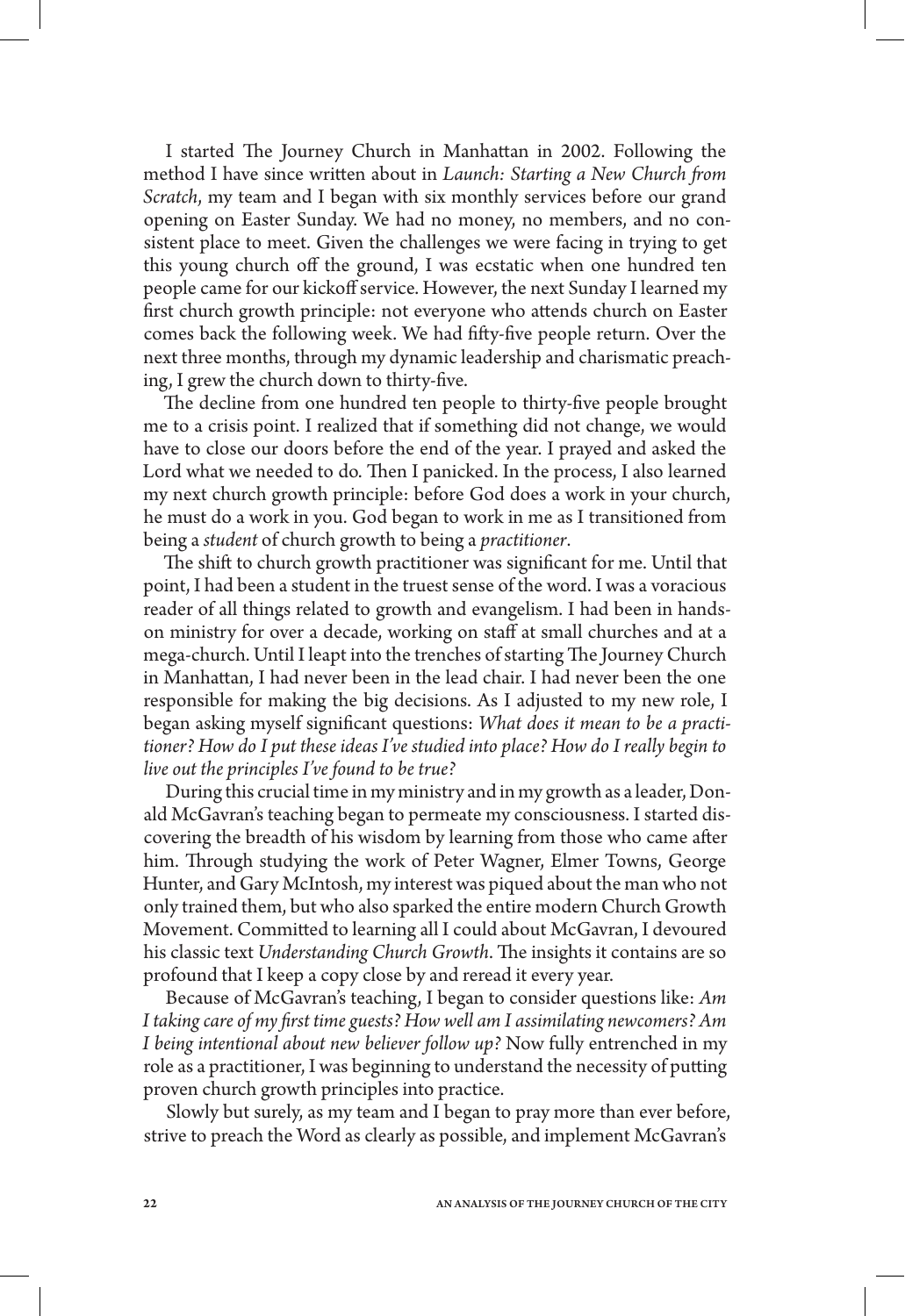teaching into our framework, the church began to turn around. The process was slow and laborious, but The Journey Church survived—and has thrived. Now multisite, The Journey is certainly not the largest church in America. We have never tried to be. Instead, we focus on ministering in difficult communities. Our intentional church planting philosophy is to start churches in areas that are eighty percent or higher unchurched, hence our presence in New York City, San Francisco, and South Florida. In the future, we plan on expanding to Los Angeles and London, in addition to other large, urban areas.

The following five church growth principles from McGavran have proven to be indispensable at The Journey, as we have grown from a congregation of thirty-five into a healthy, large, multicity church, reaching thousands of new believers every year.

## **Principle One: Keep Missionary Eyes**

*Christian mission is bringing people to repent of their sins, accept Jesus as Savior, belong to his Body the Church, do as he commands, go out and spread the Good News and multiply churches.*<sup>1</sup>

Adopting McGavran's view of Christian mission has also been described as choosing to have "missionary eyes." When we grasped the importance of having missionary eyes at The Journey, we began to look at our area of service as a true mission field. We went from seeing ourselves as church planters to seeing ourselves as missionaries—an important mental shift whether ministering locally or on an international scale. We had to be intentional about stepping back and objectively observing the people in the environment to which we were called. What were they dealing with? How were they hurting? What did they need from us?

Missionaries approach situations differently. They are willing to endure more difficulty. They understand spiritual warfare and often spend more time on their knees. Approaching every day from a missionary perspective has had tremendous impact on how my staff and I think about what God has told us to do. For example, when recruiting others, we are essentially looking for those who are willing to be missionaries without getting their passport stamped. After all, crossing the Hudson River into New York City feels like crossing into international territory, in many ways.

We have found it particularly important to cultivate missionary eyes in staff members who come from highly churched areas. Staff from the "Bible belt," for instance, have to be intentional about recognizing that what they took for granted in their previous areas (such as basic biblical knowledge or

<sup>&</sup>lt;sup>1</sup> "Interview with Dr. Donald McGavran." *OMS Outreach* 18(2): 82-83 (quoted in Gary L. McIntosh, "The Life and Ministry of Donald A. McGavran: A Short Overview," presentation, ASCG annual meeting, November 2005, 77).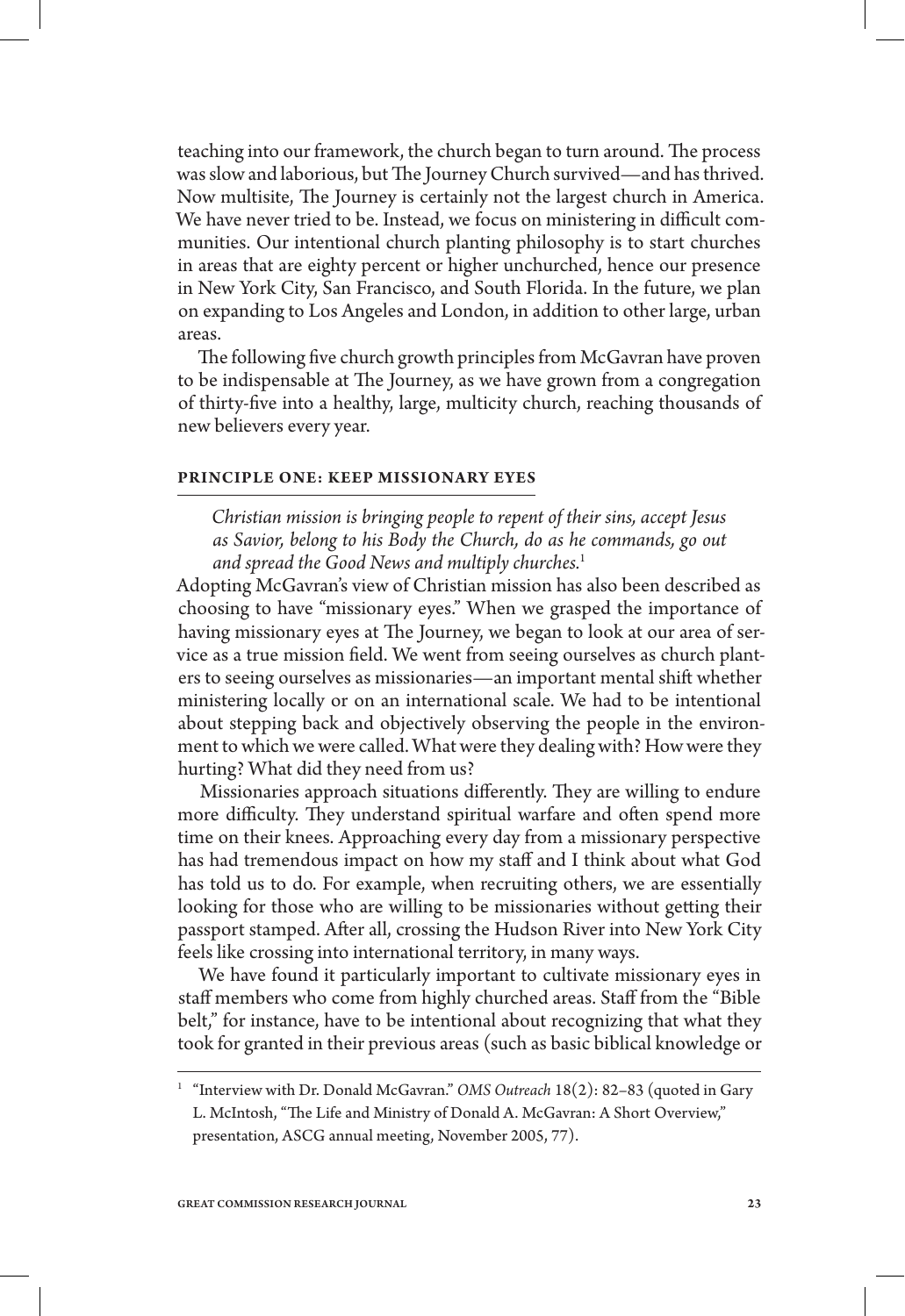a general understanding of the value of attending church) does not apply in their new mission field.<sup>2</sup> Not only do we have to be diligent about helping them understand their new ministry context, they must also be willing to adopt the missionary perspective so critical to ministering effectively.

Sometimes it gets difficult to maintain my own missionary heart. I get so caught up in doing church that I forget to think like a missionary. One of my favorite exercises is to spend some time sitting at one of the many outdoor cafés in my neighborhood, watching the people stream by. I remind myself that eighty percent of those I see are unchurched. I remind myself of their hurt, their darkness, and their spiritual emptiness. Taking time to observe the people in the community to which God has called me always stokes a sense of responsibility within me and refreshes my missionary eyes.

## **Principle Two: Set Godly Goals**

*Nothing focuses effort like setting a goal. As Christians seek to do effective evangelism, they need to set membership goals. Goal setting focuses their efforts on the main task.*<sup>3</sup>

Goal setting is a largely overlooked concept in the church world, but McGavran understood the importance of setting godly goals and spoke on the topic often. His views resonate with me, as I am a goal setter by nature. Over the years, we have worked at The Journey to incorporate wise, Goddirected goal setting into our church growth strategy. Through this process, I have learned that while there are good goals we can define and toward which we can work, there are also goals we should be careful about setting.

We have learned to keep goals focused on areas where we have the ability to control key factors, while resisting the temptation to set goals that should be exclusively God's business. For example, one time we set a goal for firsttime guests at The Journey, but I am not sure that is something we are able to control. We can pray for guests. We can set a goal to train one hundred percent of our people to invite their friends. We can do measured, strategic outreach in the community. However, we likely should not set a specific goal for the number of guests who will come from those efforts. We have no control over who walks through our doors; only God does.

In the same vein, The Journey has never set a conversion goal. Conversion is not something we can control. We can, however, set goals that God might bless in order to bring more people to a place conducive to conver-

 $2$  See Barna's recent study on the "least churched cities in the U.S.," which ranks each of The Journey's ministry areas in the top 11 "churchless cities" (San Francisco—1; New York—10; West Palm Beach—11). Accessed 4 February 2016, http://cities.barna.org/ barna-cities-the-top-churchless-metro-areas/.

<sup>&</sup>lt;sup>3</sup> Donald A. McGavran, *Understanding Church Growth*, 3<sup>rd</sup> ed., rev. and ed. C. Peter Wagner (Grand Rapids: Eerdmans, 1990), 265.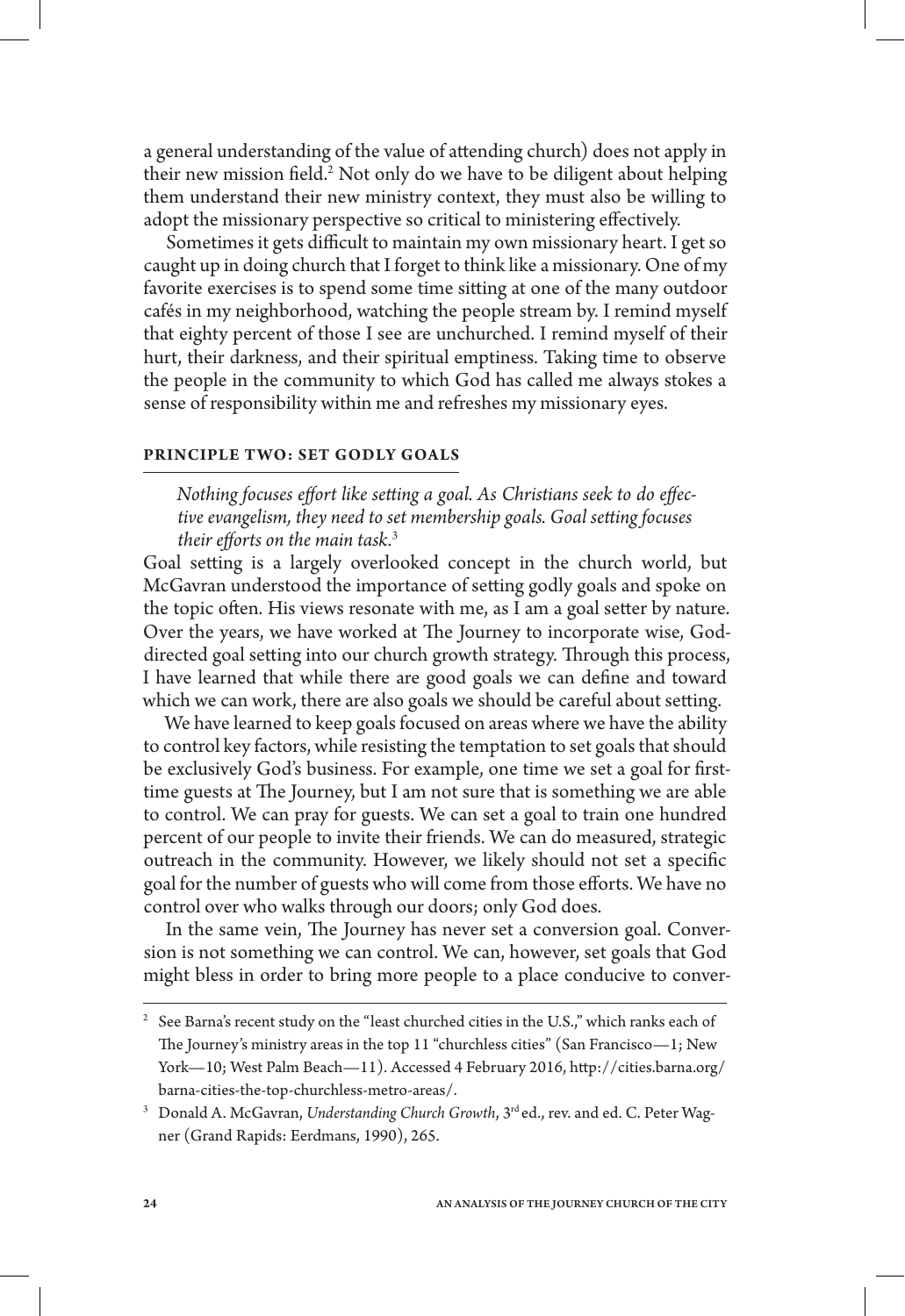sion. For example, we set goals for the number of people involved in doing servant evangelism projects, receiving evangelism training, and actively sharing their faith. These goals allow us to do our part without trying to encroach on God doing his.

We believe that this approach is in line with the way the apostle Paul depicts goal setting. Paul "presses on toward the goal for the prize of the upward call of God in Christ Jesus" (Philippians 3:14). This prize is likely "the full and complete gaining of Christ for whose sake everything else has been counted loss."4 The goal and the prize are two separate entities; it is in attaining the goal that one receives the prize. To use Paul's athletic imagery, the goal is the finish line, and the prize is the reward for having completed the race.<sup>5</sup> Applying this to goal setting in the church, we believe that the prize (which only God can give) is conversion, but we strive toward specific goals in hopes of seeing this prize of conversion realized in the lives of those to whom we minister.

God has blessed our church greatly through servant evangelism. Throughout each year, we train groups of people to go into the community and show God's love to others in a practical way. For example, a group of volunteers might go to the park on a hot day and distribute to runners cold bottles of water and an invitation to church. We term every person we encounter a "servant evangelism touch" and set goals for how many servant evangelism touches we hope to make during different seasons.

One year, we set a goal to make one million servant evangelism touches. We were a church of less than a thousand at the time, but we embraced the God-sized goal of touching a million people in our city. Ultimately, we did not quite hit that goal, but the excitement that surrounded it pushed us to reach more people than we ever would have otherwise. Our members and regular attenders were on the lookout for opportunities to make a servant evangelism touch everywhere they went. Such is the beauty of goal setting. As McGavran teaches, specific goals focus our efforts and increase our effectiveness even if we fall short in the end.

The year we set the goal of one million touches, we were meeting in an off-Broadway theater in midtown Manhattan. One Sunday, a handful of members came to me at the end of the service and said, "There's a crowd of people downstairs lined up to get into the theater for an event this afternoon. We want to go do servant evangelism." We had enough extra granola bars from a breakfast we had hosted that morning, plus invitation cards for the current preaching series, for them to make a go of it. With my blessing, they went downstairs to start evangelizing.

<sup>4</sup> Peter T. O'Brien, *The Epistle to the Philippians*, NIGTC (Grand Rapids: Eerdmans, 1991), 433; cf. Gerald F. Hawthorne, *Philippians*, WBC 43 (Waco: Word, 1983), 154–155.

<sup>5</sup> O'Brien, *Philippians*, 429.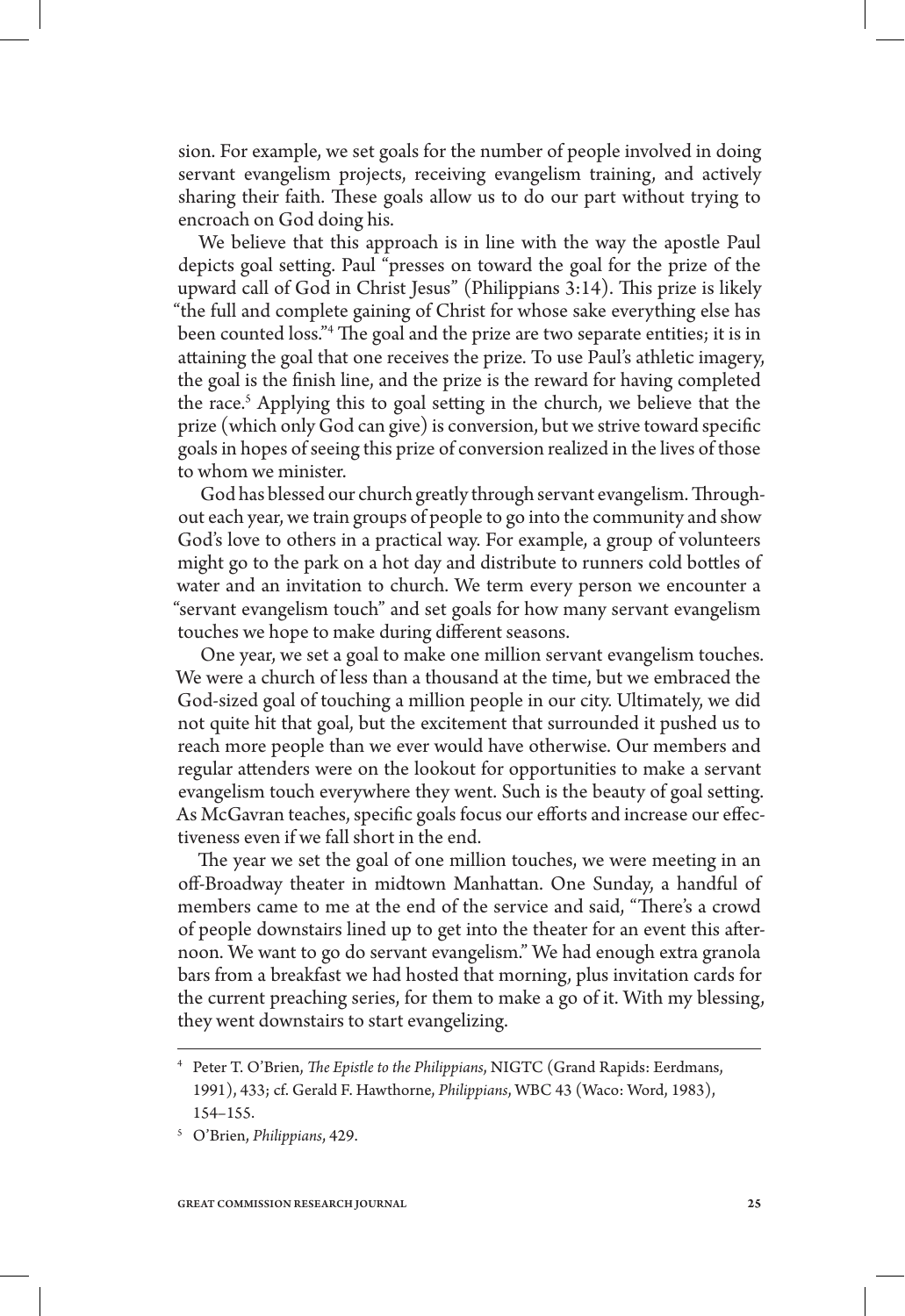After I finished the next service, I made my way down to see how they were doing. As I approached the crowd, I saw a marquee that read, "Gay Porn Awards." We were doing servant evangelism for people in line to get into the Gay Porn Awards! On top of that, our current teaching series, as highlighted on the invitation card we were distributing, was a relationship series called, "Pure Sex."

Fast-forward two and one-half years. After I gave a convocation address at Liberty University, a young man approached me. He introduced himself and said, "Somebody from your church gave me a granola bar when I was standing in line for the Gay Porn Awards in New York a couple of years ago." He said, "I never came to your church, but the invitation was enough to get me out of that line and point me back toward where I needed to be."

God-sized, God-breathed things can happen when you step out and set a goal. We may have only made about forty touches that day in New York, but one young man's life was changed. Additionally, those forty touches counted toward the million we were trying to make over the course of the year. While we did not hit the goal, we made about 865,000 touches in twelve months. Those touches have led to countless stories of God changing lives, as is evidenced by our record number of baptisms that year.

We have set many other goals along the way. Years ago, we set a goal to be a seven-day-a-week church. We wanted to have people from our small groups doing community service in some form or fashion every single day of the week. We have hit that goal consistently for a number of years now.

We also set goals for the number of people in our small groups. In fact, one of our most controversial goals is to have 110% participation in our weekly groups. Many have misunderstood this goal. They question how 110% participation is even possible. Our goal focuses on 110% of our average attendance. If our average attendance each week is one thousand people, it is not the same thousand people every week. Some come every other week, some once a month. The mix is always slightly different.

Based on one thousand attenders, our goal is to have eleven hundred people in groups. We want everyone who calls The Journey home, even if they are not there every Sunday, to be in a group. I am not sure we have ever hit 110%, but we have been over 100% several times. When I compare that percentage to the average small group ministry, which garners about 30% attendance, or a good Sunday School, which gets about 50%, we are glad we set the focused, God-sized goal we did.

#### **Principle Three: Harness the Power of Assimil ation**

*Church growth follows where Christians show faithfulness in finding the*  lost. The purpose is not to search, but to find. When existing Christians, *marching obediently under the Lord's command and filled with his compassion, fold in the wonders and feed the flock, then churches multiply.*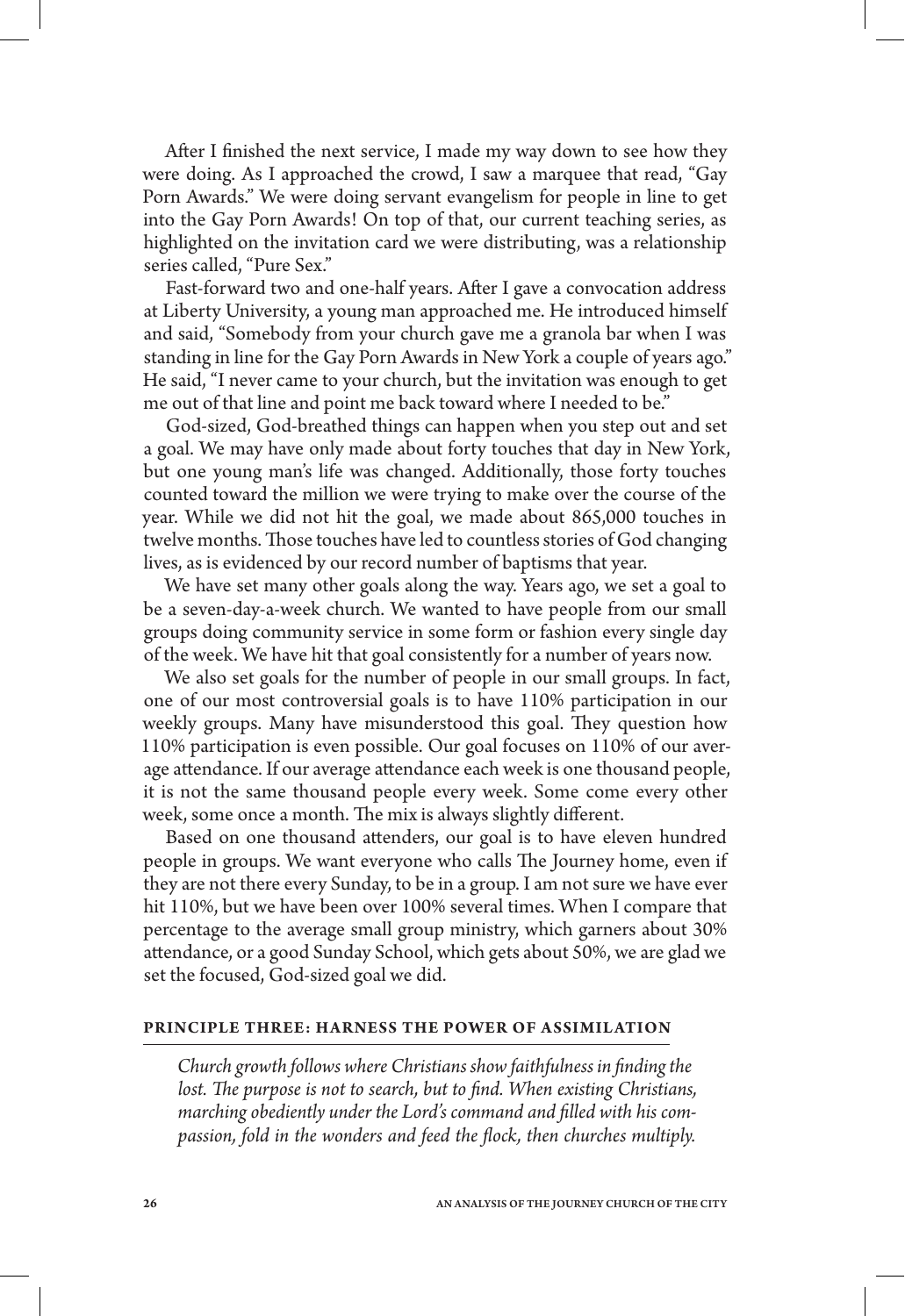*But, when they permit men and women who have made costly decisions for Christ to drive back into the world, then indeed, churches do not grow. Faithfulness in proclamation and finding is not enough. There must be faithful aftercare. Quality goes hand-in-hand with quantity.*<sup>6</sup>

If there has been one approach at The Journey that has influenced our growth more than anything else, besides the amazing blessing of God, it has been our assimilation system. We learned the value of assimilation early in our church's life. In that first year, when our church was steadily declining, I felt God saying to me, "What are you doing with those first time *gifts* that I am sending you?" I said, "Wait a minute, you mean the first time *guests* that you are sending me?" God said, "No. Every week I send you first time *gifts*. How are you responding to those gifts?" I said, "Well ... I'm counting them. There are usually about twenty people in the room. I can look around and say, 'I have never seen you, I have never seen you,' and I'm writing down a few of their names when I catch them." God said, "Maybe you can do better than that."

After that, my staff and I began thinking about how to better welcome first time guests and what kind of follow up work we should be doing each week. We started asking questions like: *How should we welcome newcomers? How can we create an environment in an Upper West Side Manhattan culture where people will want to give us their contact information? How do we reach out to them without them scaring them off? What will make them want to come back? Can we develop a process for this?*

Over time, we began to develop our assimilation system, a small portion of which I detail in my book, *Fusion: Turning First-Time Guests into Fully-Engaged Members of Your Church*. In fact, we became laser-focused on assimilation. I knew that if I could get first time guests to come back a second time, they would be more likely to become regular attenders. As regular attenders, they would be more likely to experience the truth of the gospel, be convicted by the Holy Spirit, follow God in faith, trust Jesus for the first time, follow him in baptism, and begin to grow as disciples.<sup>7</sup>

<sup>6</sup> McGavran, *Understanding Church Growth*, 6.

<sup>7</sup> Biblical scholars and sociologists have noted the same phenomenon in both Scripture and society. As Rodney Stark writes, "*Conversion … occurs when, other things being equal, people have or develop stronger attachments to members of the group than they have to nonmembers*" (Rodney Stark, *The Rise of Christianity: A Sociologist Reconsiders History* [Princeton, NJ: Princeton University Press, 1996], 18, italics his). See also John Lofland and Rodney Stark, "Becoming a World-Saver: A Theory of Conversion to a Deviant Perspective," in Charles Y. Glock (ed.) *Religion in Sociological Perspective: Essays in the Empirical Study of Religion* (Belmont, CA: Wadsworth, 1973); Alan F. Segal, *Paul the Convert: The Apostolate and Apostasy of Saul the Pharisee* (New Haven, CT: Yale University Press, 1990), 74; Willem Kox, Wim Meeus, and Harm't Hart, "Religious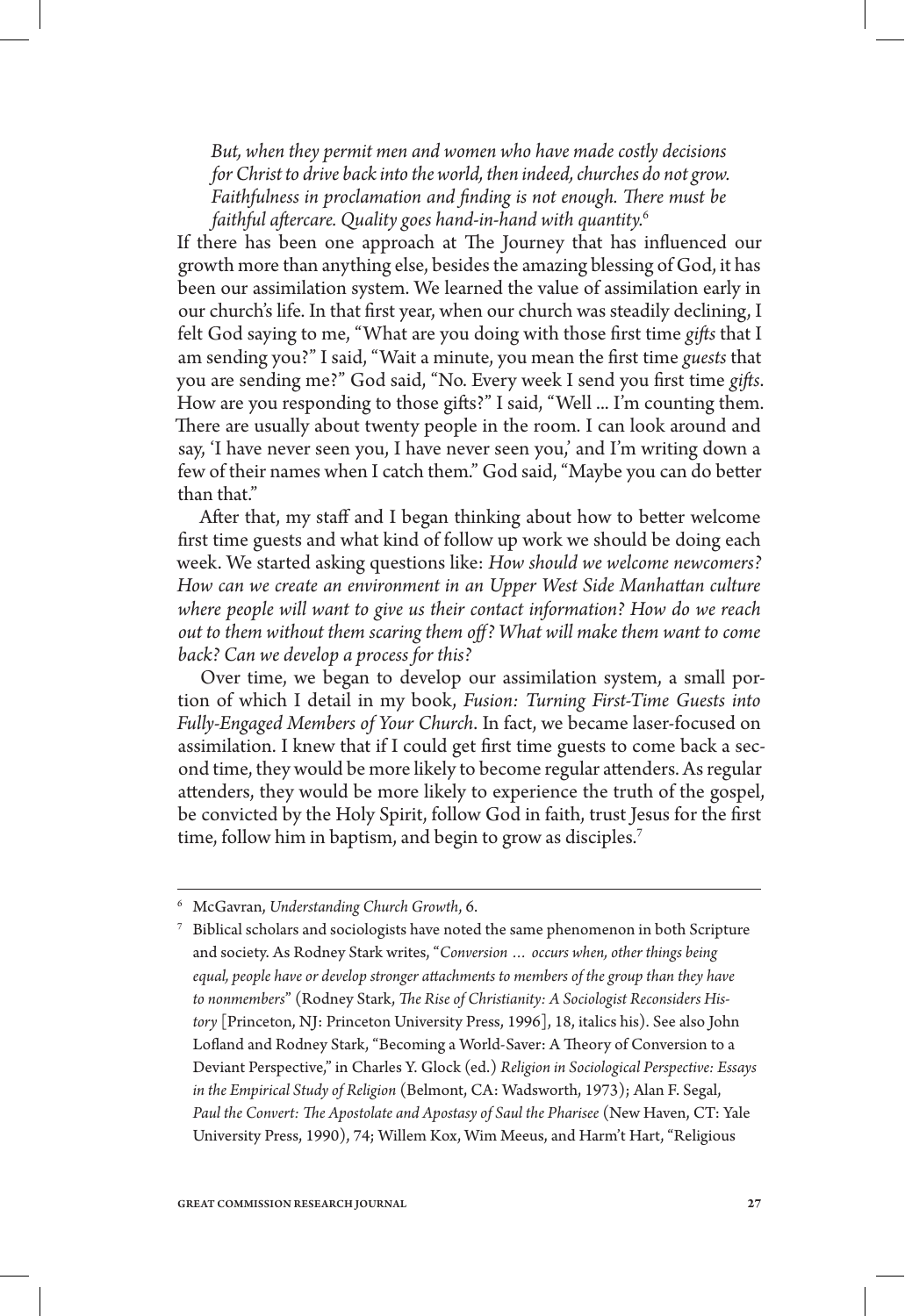God helped me recognize that my role as a pastor was not just to proclaim or to feed, but also to fold, as McGavran teaches. Now, I get an assimilation report each month, and I consider it the most important monthly report I review. Recently, our assimilation rate hit an all-time monthly high: 41.9% of our first-timers came back for a second visit. Unfortunately, that month was followed by a month where we hit an all-time low, with a retention rate of just 31.5%. The next month we were at 33.7%, and then the month after we were back up to 37.7%. These are important percentages for me to study. They also help with setting goals for assimilation rates we would like to maintain throughout the year. As part of the intentional goal setting I mentioned above, we have an ongoing God-sized goal of maintaining a 40% assimilation rate.

At The Journey, we have discovered that if we can get a first-time guest in the door, one out of three—and sometimes closer to one out of two of them will come back. When they return, the assimilation and discipleship process continues. They hear the gospel preached, rub shoulders with believers, and begin to grow spiritually. Assimilation is so key that now, when pastors I coach ask me where they should begin in their efforts to improve the state of their churches, I tell them to start with assimilation. It is foundational to everything we do as church leaders.

#### **Principle Four: Be Mindful of the Homogenous**

## **Unit Principle**

*Men like to become Christians without crossing racial, linguistic, or class barriers.*<sup>8</sup>

The Homogenous Unit Principle is the most controversial idea McGavran purported. This principle holds that every individual wants to become a

Conversion of Adolescents: Testing the Lofland and Stark Model of Religious Conversion," *Sociological Analysis* 52 (1991), 238; Eugene V. Gallagher, "Conversion and Community in Late Antiquity," *JR* 73, no. 1 (1993), 14; Douglas A. Campbell, *The Deliverance of God: An Apocalyptic Rereading of Justification in Paul* (Grand Rapids: Eerdmans, 2009), 128–36; and Matthew C. Easter, "The Anabaptist Vision of the Church and Faith in the Epistle to the Hebrews," in Joel B. Green and Tim Meadowcroft (ed.), *Ears That Hear: Explorations in Theological Interpretation of the Bible* (Sheffield: Sheffield Phoenix Press, 2013), 162–165.

<sup>8</sup> McGavran, *Understanding Church Growth*, 223. The homogeneous unit is simply a section of society in which all the members have some characteristics in common. Thus, a homogeneous unit (or HU, as it is called in church growth jargon) might be a political unit or sub-unit, the characteristic in common is that all the members live within certain geographical confines (95). He goes on to say, "The homogeneous unit is an elastic concept, its meaning depending on the context in which it is used. However, it is a most useful tool for understanding church growth" (96).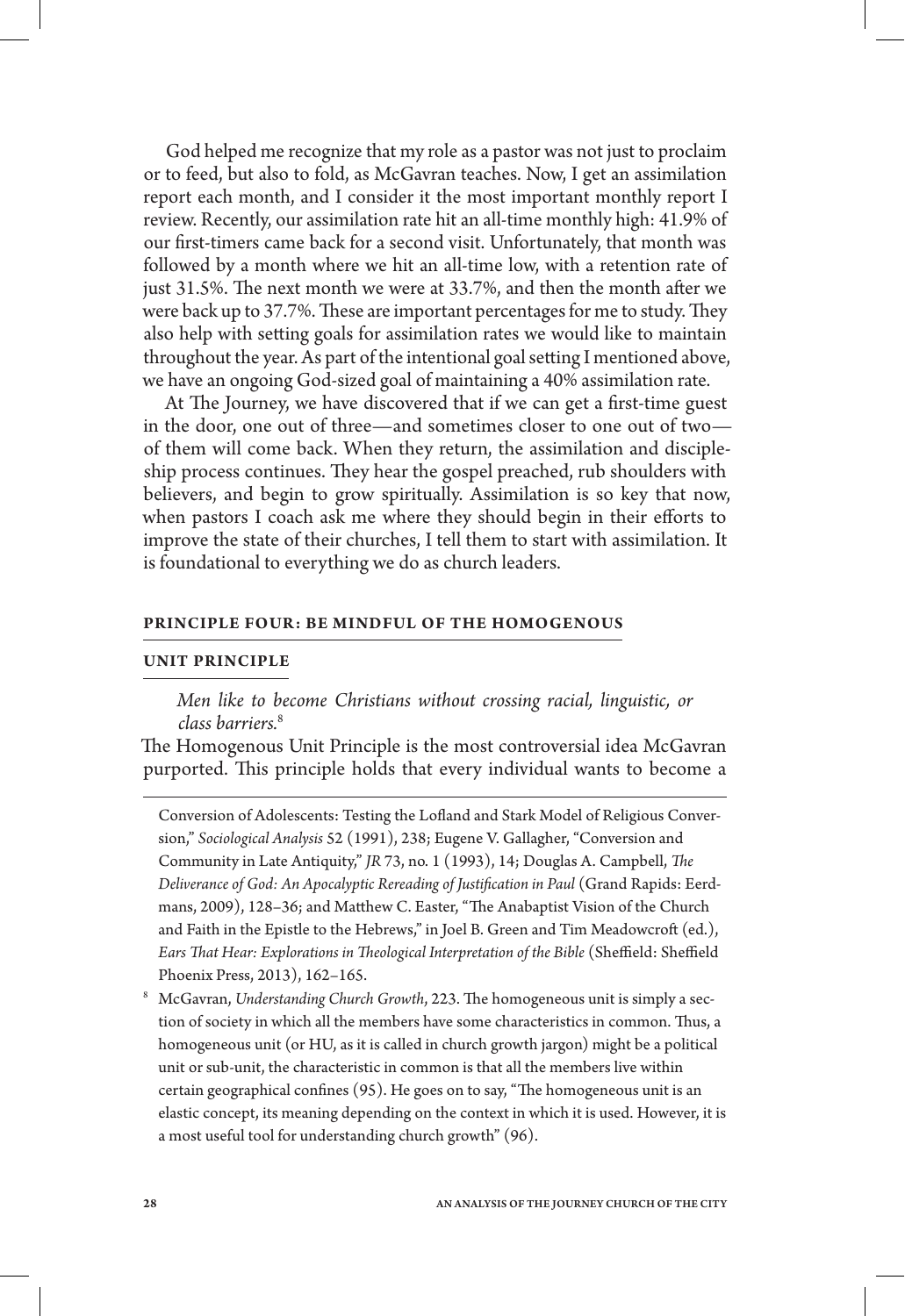Christian without crossing racial, linguistic, or cultural barriers. McGavran first arrived at this truth by observing the problems missionaries were having in India because of the country's caste system. In short, he found that it was difficult for someone from a lower caste to effectively share the gospel with someone from a higher caste, and vice versa.

Therefore, if a missionary were thought to be associated with a lower caste system, he or she could not witness well to those in a higher caste. However, if the missionary were perceived to be part of the same caste that he or she was trying to reach, the potential converts were much more open to the gospel message. Right or wrong, McGavran held that this principle applies to every type of people group. Like reaches like. While there are exceptions, people generally prefer to hear the gospel and to worship within an environment where the other people are like them.

Given the Homogenous Unit Principle, I struggled with how to reach a city as diverse as New York. I was not sure how to decide what audience on which we should focus. While I was wrestling with this issue, a wise pastor advised me, "Don't worry about it so much at this point. Hold services for a few months, see who shows up, and then call that demographic your target." That is exactly what we did. After several monthly services, we took a good look at the type of people coming through our doors and asked ourselves what they had in common. Then we tried to reach more like them, as McGavran's principle dictates.

What Rick Warren has said is true: it takes all different kinds of churches to reach all different kinds of people.9 It is also true that the most effective churches focus their efforts. More success comes from focusing on a specific demographic rather than broadly trying to reach everyone. Some argue that the Homogenous Unit Principle is constricting, but I have found that it leads to more freedom and fruit.

At The Journey, we have used the Homogenous Unit Principle to identify the type of people we are best at reaching and to help multiply our efforts in those communities. During the first decade of our church, we were most effective at reaching artists and young professionals. As such, we focused our servant evangelism efforts on places like the backstage door of Broadway theaters after the nightly performances or in the center of Wall Street at the end of the business day. This allowed us to attract more of the type of people we were already attracting, which led to synergy, connection, and growth.

The Homogenous Unit Principle has also been criticized for perpetuating a segregated church.<sup>10</sup> We have not found that to be the case. For McGavran,

<sup>9</sup> Rick Warren, *The Purpose Driven Church* (Grand Rapids: Zondervan, 1995), 36.

<sup>&</sup>lt;sup>10</sup> See, for example, David Swanson, "Down with the Homogeneous Unit Principle?," *Christianity Today* (August 2010; accessed 4 February 2016: http://www.christianitytoday.com/le/2010/august-online-only/down-with-homogeneous-unit-principle. html).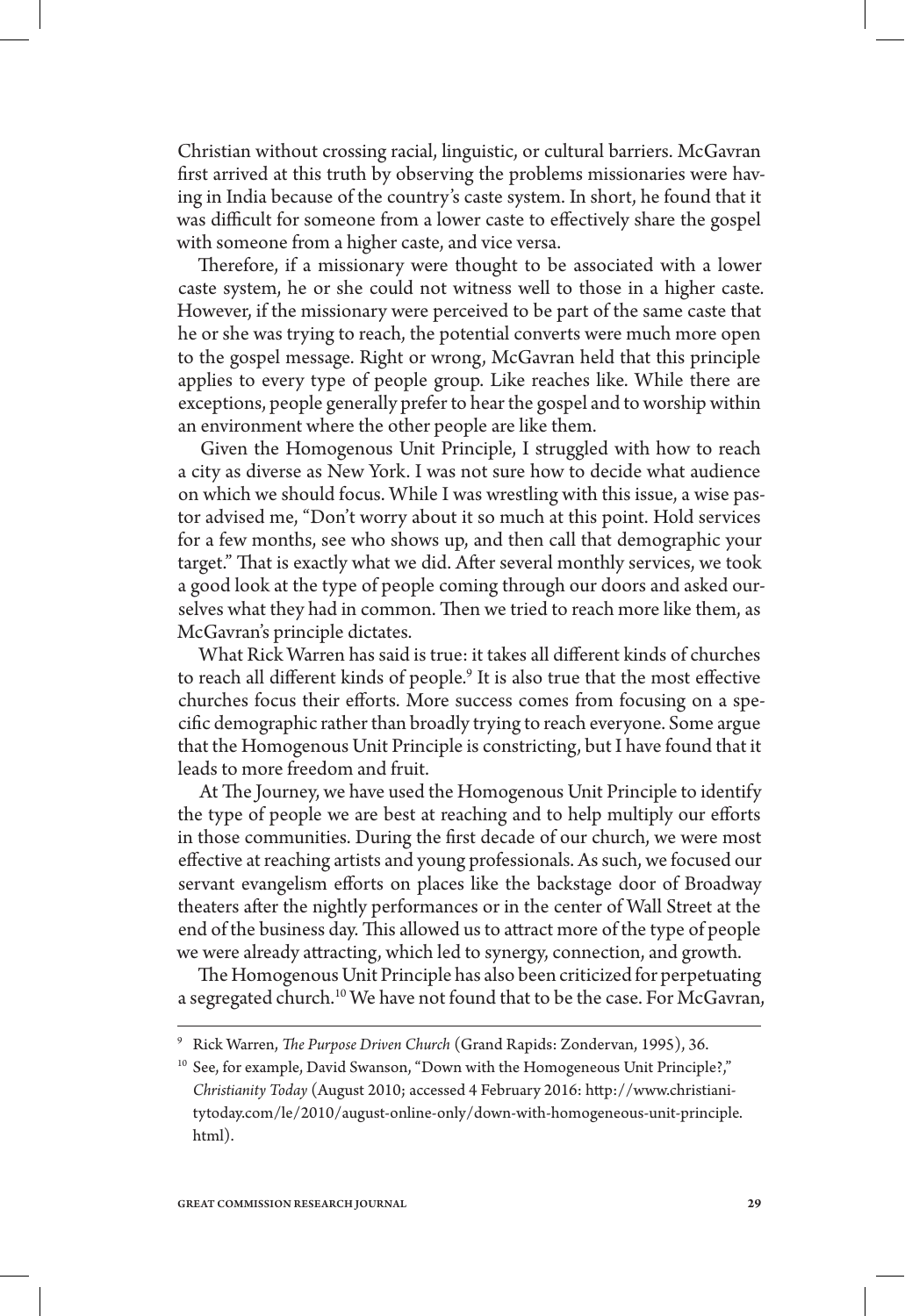as for us, the homogeneous unit is best understood as a section of society in which all of the members have characteristics in common, and this need not be limited to racial identity. A homogeneous unit might be comprised of any number of characteristics that the members share within certain geographical confines. As such, it is an "elastic concept."11

When we began thinking through how the Homogenous Unit Principle applied to starting The Journey, our prayer was that the church would look like the city. New York City is highly multicultural, and The Journey is a true reflection of that diversity. The race and class composition inside our church largely matches the demographic makeup of Manhattan. We have discovered that, for us, homogeneity is centered not on race or class, but on life situations, interests, and common activities.

Now that The Journey is larger and operates in multiple cities, our focus is much broader. Since we have more people, we can reach different segments of society and minister to all types. Nevertheless, as the church grows and matures, we are seeing a new homogenous unit arising in our church: the unity of Christ, just as Paul expected (Galatians 3:28; Colossians 3:11).

## **PRINCIPLE FIVE: STAY FOCUSED ON THE GREAT COMMISSION**

*These good deeds must, of course, be done, and Christians will do them. I myself was doing many of them. But they must never replace the essential task of mission, discipling the peoples of Earth.*<sup>12</sup>

One of McGavran's early driving concerns was that the term *evangelism* was becoming watered down. Rather than referring to the spreading of the gospel, it had become confused with educational and social programs. Therefore, he coined the term *church growth* as a way to describe the work of the Great Commission. At its core, church growth is about effective evangelism; it is about a passionate focus on reaching people for Jesus. As McGavran noted, the good deeds that many call evangelism are beneficial, but they are not evangelistic by default. Churches have to do more than serve the community. That service must contain an intentional effort to share the gospel message.

Early on in a church plant, most churches are very committed to the Great Commission. In fact, they are willing to live and die by it. As churches grow older and larger, however, keeping a strong external focus on fulfilling the Great Commission becomes more difficult, even when the pastors are personally committed to evangelism.

 $^{11}$  "The homogeneous unit is an elastic concept," therefore, "depending on the context in which it is used" (McGavran, *Understanding Church Growth*, 96).

<sup>12</sup> Donald A. McGavran, "My Pilgrimage in Mission," *International Bulletin of Missionary Research* (1986), 54.